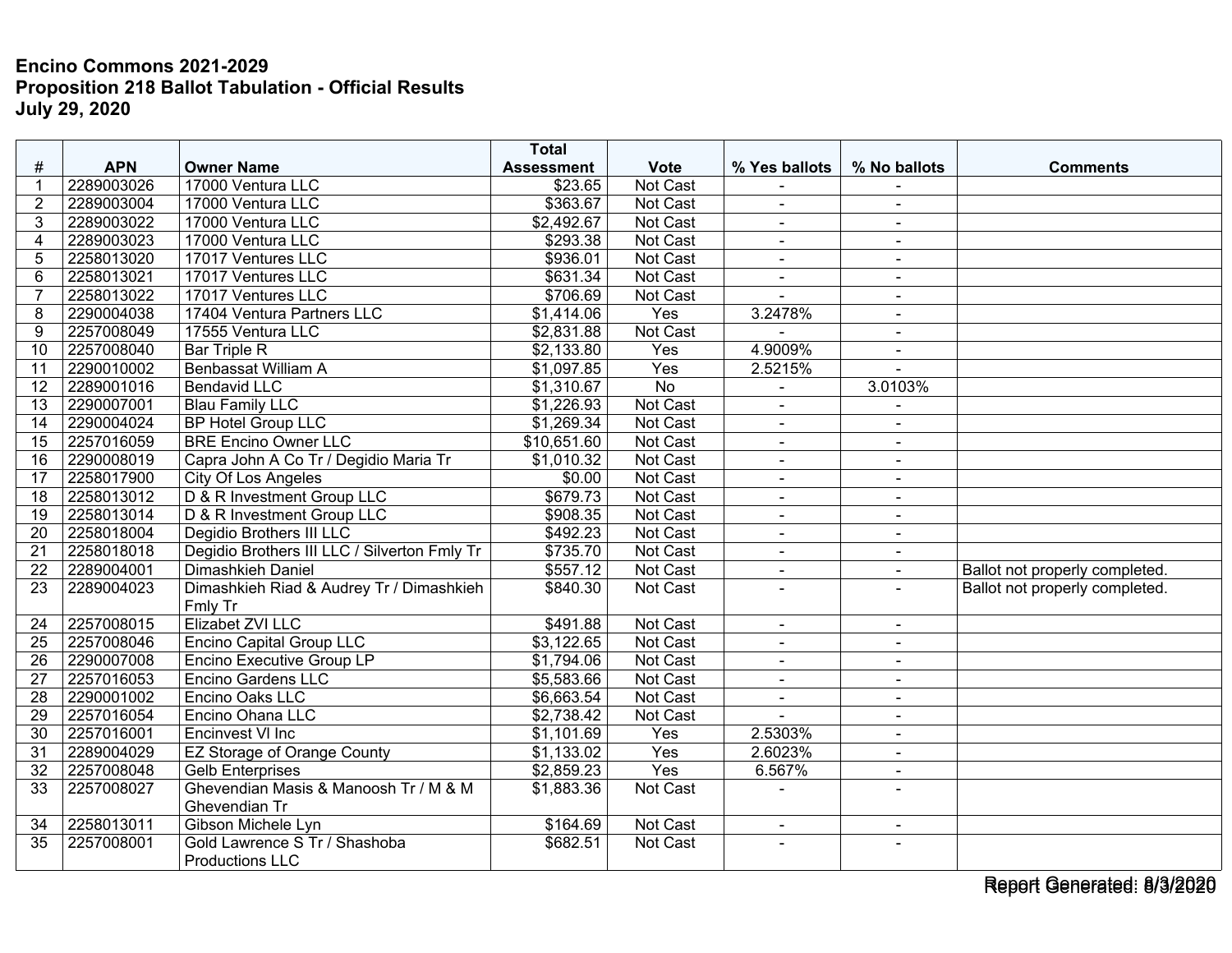## **Encino Commons 2021-2029 Proposition 218 Ballot Tabulation - Official Results July 29, 2020**

|                 |            |                                        | <b>Total</b>      |                 |                |                          |                                |
|-----------------|------------|----------------------------------------|-------------------|-----------------|----------------|--------------------------|--------------------------------|
| #               | <b>APN</b> | <b>Owner Name</b>                      | <b>Assessment</b> | <b>Vote</b>     | % Yes ballots  | % No ballots             | <b>Comments</b>                |
| 36              | 2258013008 | Goodman Diane M Co Tr / Metz Jordan Tr | \$247.74          | Not Cast        |                |                          |                                |
| 37              | 2290004035 | <b>Isaacs Ventura Blvd LLC</b>         | \$1,590.75        | No              | $\blacksquare$ | 3.6536%                  |                                |
| $\overline{38}$ | 2290010012 | <b>JB Inv Enterprise LLC</b>           | \$1,851.00        | <b>Not Cast</b> | $\blacksquare$ | $\sim$                   |                                |
| 39              | 2258012008 | JP Morgan Chase Bank                   | \$496.83          | Not Cast        | $\blacksquare$ |                          |                                |
| 40              | 2258012028 | JP Morgan Chase Bank                   | \$3,110.71        | <b>Not Cast</b> | $\blacksquare$ | $\sim$                   |                                |
| 41              | 2289002020 | Kalfa Pina A & Aret Tr                 | \$824.53          | $\overline{No}$ | $\overline{a}$ | 1.8938%                  |                                |
| 42              | 2290007007 | Kanner Jaclyn A Tr / Kanner Decd Tr    | \$2,411.06        | Not Cast        | $\blacksquare$ | $\blacksquare$           |                                |
| 43              | 2290008020 | Katz Timna H Tr Horowitz Tr & BJK Fmly | \$2,079.41        | <b>Not Cast</b> |                | $\overline{a}$           |                                |
|                 |            | Ltd Ptrsp                              |                   |                 |                |                          |                                |
| 44              | 2257008005 | Khadem Roshanak                        | \$400.74          | Not Cast        | $\sim$         | $\blacksquare$           |                                |
| 45              | 2290004001 | <b>KS Ventura LLC</b>                  | \$1,599.34        | Not Cast        |                |                          |                                |
| 46              | 2289005012 | Los Encinos School                     | \$1,133.64        | Yes             | 2.6037%        | $\sim$                   |                                |
| 47              | 2258013019 | Martayan Ann Tr                        | \$562.81          | <b>Not Cast</b> | $\blacksquare$ | $\sim$                   |                                |
| 48              | 2289003027 | Marylander Carol & Howard Tr /         | \$918.88          | Not Cast        |                |                          |                                |
|                 |            | Marylander Fmly Tr & Blumenthal D Tr   |                   |                 |                |                          |                                |
| 49              | 2258013002 | Matian Commercial Property Mgt LLC     | \$890.85          | Not Cast        | $\blacksquare$ | $\sim$                   |                                |
| 50              | 2258018003 | Matian Commercial Property Mgt LLC     | \$270.98          | Not Cast        | $\blacksquare$ | $\blacksquare$           |                                |
| 51              | 2257008026 | <b>McDonald S Corp</b>                 | \$1,236.74        | Not Cast        |                |                          |                                |
| $\overline{52}$ | 2290009014 | <b>Meikle Properties LLC</b>           | \$1,182.22        | Yes             | 2.7153%        | $\sim$                   |                                |
| 53              | 2289002004 | Parker Martylee Tr                     | \$574.29          | Not Cast        | ä,             | $\sim$                   | Ballot not properly completed. |
| 54              | 2257008002 | Piken-Silverman-Encino Project         | \$572.86          | Not Cast        |                |                          |                                |
| $\overline{55}$ | 2289005010 | Plaza Inv                              | \$641.60          | Yes             | 1.4736%        | $\sim$                   |                                |
| 56              | 2289005026 | Plaza Inv                              | \$141.22          | Yes             | 0.3244%        | $\sim$                   |                                |
| 57              | 2289005058 | Plaza Inv                              | \$843.17          | Yes             | 1.9366%        | $\sim$                   |                                |
| $\overline{58}$ | 2289005059 | Plaza Inv                              | \$15,436.67       | Yes             | 35.4545%       |                          |                                |
| 59              | 2258012022 | Plaza Inv II                           | \$6,712.23        | Yes             | 15.4165%       | $\overline{\phantom{a}}$ |                                |
| 60              | 2258018002 | Poms Sandra L Tr                       | \$171.79          | Not Cast        |                | $\overline{a}$           |                                |
| 61              | 2258012026 | Pouratian Ira Tr & Pouratian Co Tr     | \$3,559.52        | Non Vote        | $\blacksquare$ |                          |                                |
| 62              | 2289005002 | Rector Wardens & Vestryman of St       | \$2,583.86        | <b>No</b>       | ÷              | 5.9345%                  |                                |
|                 |            | Nicholas Church                        |                   |                 |                |                          |                                |
| 63              | 2290007002 | <b>Rockpoint Partners LLC</b>          | \$1,501.40        | Not Cast        | $\blacksquare$ | $\blacksquare$           |                                |
| 64              | 2258018001 | Silverton L E Tr / Silverton Fmly Tr   | \$780.82          | Not Cast        |                |                          |                                |
| 65              | 2289002001 | Spector Esther Tr / Spector Fmly Tr    | \$638.56          | Yes             | 1.4666%        | $\sim$                   |                                |
| 66              | 2257008045 | <b>State Associates LLC</b>            | \$3,439.47        | Not Cast        | $\blacksquare$ | $\sim$                   |                                |
| 67              | 2258013001 | Sturak Clara                           | \$940.19          | Not Cast        |                | $\sim$                   |                                |
| 68              | 2289002003 | <b>TLC Office Plaza LLC</b>            | \$416.95          | Yes             | 0.9576%        | $\sim$                   |                                |
| 69              | 2258012025 | <b>Tunzi LLC</b>                       | \$2,887.30        | Not Cast        | $\sim$         | $\sim$                   |                                |
| 70              | 2289005020 | U.S. Bank                              | \$1,389.72        | Not Cast        | $\blacksquare$ | $\blacksquare$           |                                |